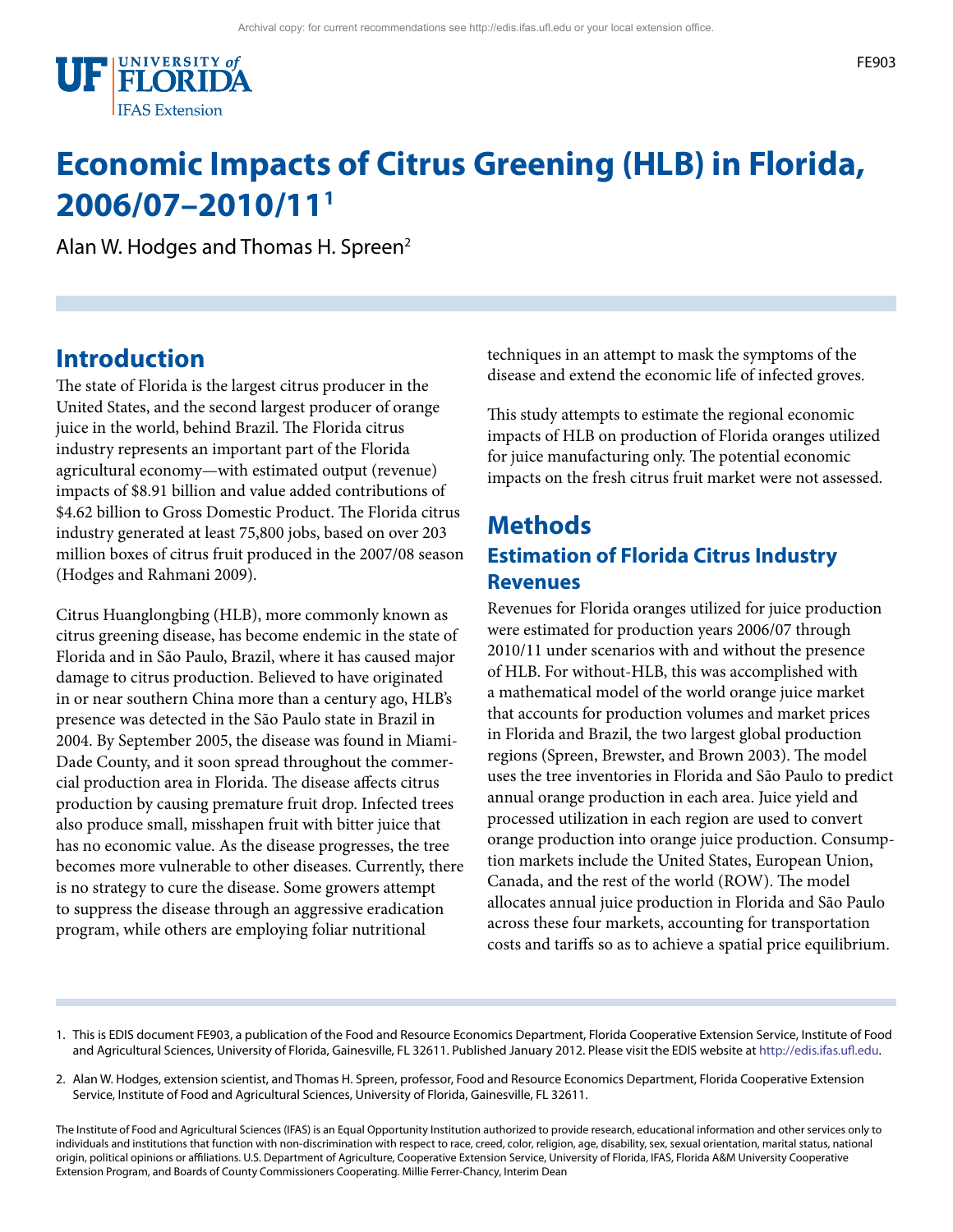The impact of without-HLB is incorporated into the model through modified tree mortality rates, which were estimated with the assistance of citrus experts from the University of Florida. Florida orange production was projected over the period 2006/07 through 2010/11, and the model was used to estimate world and Florida orange juice prices. After deducting the estimated cost of processing, delivered-in prices were calculated, and delivered-in revenues were computed by multiplying delivered-in prices times orange production. For with-HLB, actual production and price data were used based on statistics reported by the Florida Agricultural Statistics Service (FASS).

#### **Economic Impact Analysis**

Based on changes in production volumes and prices estimated from the econometric model, total regional economic impacts of HLB in Florida were estimated using a regional model developed with the *Impact Analysis for Planning (IMPLAN)* Input-Output (I-O) software and its associated regional dataset for Florida in 2009 (MIG, Inc. 2010). *IMPLAN* regional data incorporate federal and state economic statistics on commodity production, household and government final demand (consumption), industry output, employment, labor and property income, domestic and international trade (imports, exports), personal and business taxes, transfer payments (pensions, welfare, etc.), capital investment, and business inventories. The model was constructed with all social accounts endogenous, including households and local/state and federal governments, and capital investment. The model estimates regional economic multiplier effects, including direct changes in output or employment, indirect effects on supply chain activity, and induced effects on employee household and government spending.

For this analysis, estimated revenues for each year were entered into the *IMPLAN* model in the "Fruit Farming" sector, which includes the activities for grove establishment and management, fruit harvesting, and delivery to first point of sale. The *IMPLAN* software automatically applies industry-specific deflators to convert the revenues for each year to 2009 (the model year) dollars, and then re-inflates estimated impacts to current year (2011) dollars. All input purchases were assumed to have been made in the local area (in this case, the state of Florida).

#### **Results**

Estimated production volumes, prices, and revenues for oranges produced in Florida and in Brazil for the past five production seasons (2006/07 through 2010/11 with- and

without-HLB) are summarized in Table 1. Total cumulative production in Florida over the five-year period under the "without-HLB" scenario was 951 million boxes, while actual production under the "with-HLB" scenario was 734 million boxes, or about 23 percent lower. Production volumes decline over time in the without-HLB scenario due to other technical and market factors. Actual Brazilian production was 1,433 million boxes, and declined during this period. Cumulative orange juice production in Florida was estimated at 6.32 billion gallons of single-strength equivalent (SSE) without-HLB and 4.62 billion gallons with-HLB. The average price received by growers for oranges delivered to processing plants ranged from \$1.47 to \$2.14 per SSE gallon under the without-HLB scenario. In the with-HLB scenario, prices paid to growers were 10–26 percent higher, or \$1.66–\$2.33 per SSE gallon. Total revenue received by Florida orange growers over the five-year period is \$10.913 billion for without-HLB, compared to \$9.204 billion for with-HLB, or about 16 percent lower. These model results represent revenues to growers on a "delivered-in" basis (i.e., on-tree value plus harvest and transportation cost). So, although prices rise under the lower supply conditions in the with-HLB scenario, this does not completely offset the lower production volumes.

Total cumulative economic impacts from the *IMPLAN*  model, including direct, indirect, and induced multiplier effects, over the five-year period (2006/07–2010/11) for the two HLB scenarios are summarized in Table 2. Under the without-HLB scenario, total output impacts were estimated at \$28.816 billion; total value added impacts were \$17.243 billion; total labor income impacts were \$11.125 billion; and total employment impacts were 261,970 job-years, or the equivalent of an average of 52,394 permanent jobs, including both full-time and part-time positions. Under the with-HLB scenario, total output was \$24.275 billion; total value added was \$14.526 billion; total labor income was \$9.372 billion; and total employment was 220,686 job-years, or an average of 44,137 jobs. (Note that for a multi-year impact analysis such as this, the total employment impacts are given in job-years, so the average number of permanent or ongoing jobs is reckoned by dividing the total job-years by the number of years.)

The difference between the scenarios with- versus without-HLB is a total output impact of −\$4.541 billion, total value added of −\$2.717 billion, total labor income of −\$1.753 billion, and average total employment of −8,257 jobs. These impact estimates include the direct, indirect, and induced multiplier effects, as previously noted. The total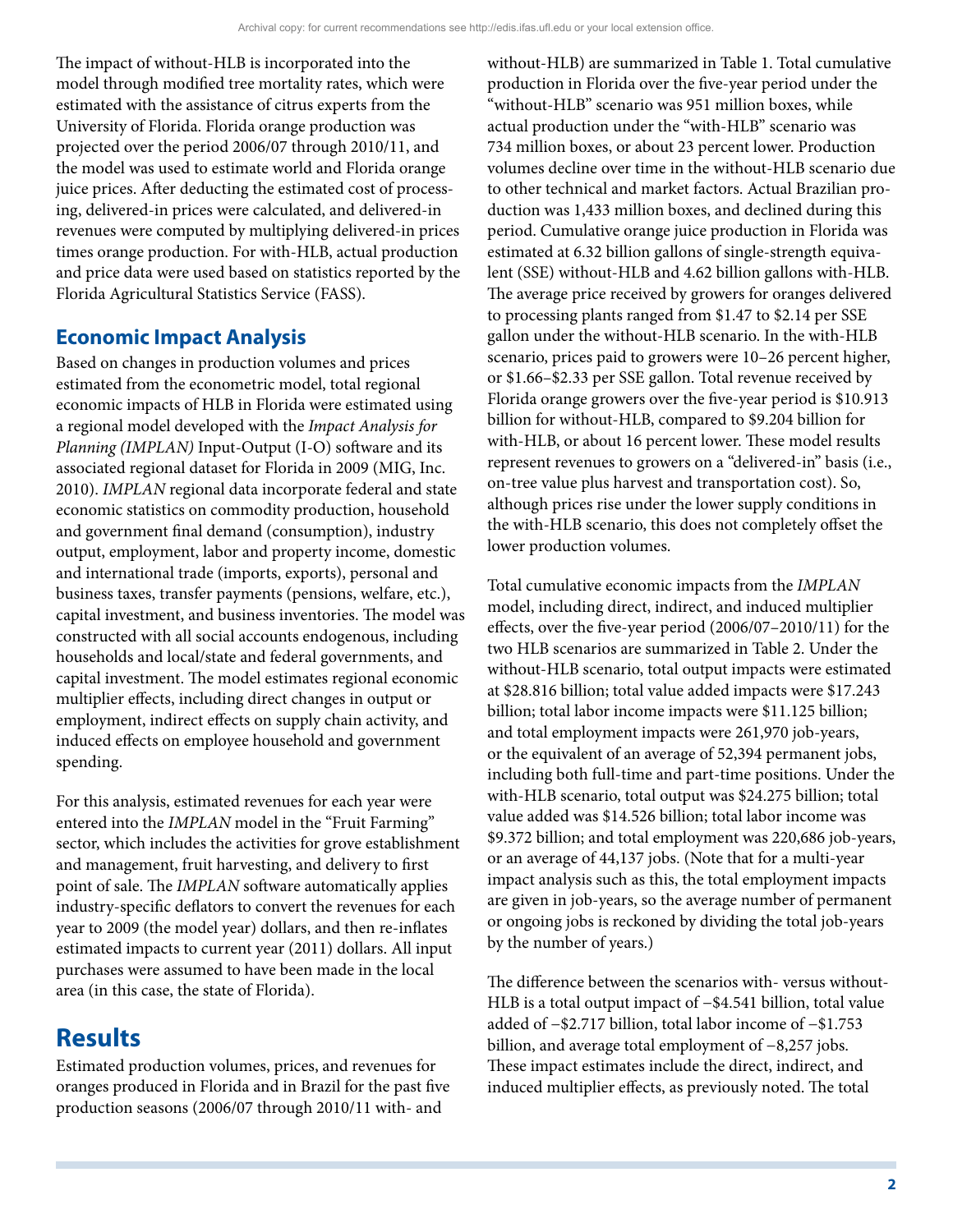employment impact of HLB represents 0.08 percent of the total Florida workforce of 9.773 million in 2010.

The employment impacts under the with- and without-HLB scenarios are shown by industry sector in Table 3. Naturally, the largest impacts occur in the *Agriculture, Forestry, Fisheries* sector, with over 3,900 jobs lost, or 48 percent of total jobs lost, because this is the sector in which the direct impacts reside for the *Fruit Farming* industry. However, large employment impacts also occur in the sectors for *Government* (−650 jobs, 7.9%), *Health and Social Services*  (−602 jobs, 7.3%), and *Retail Trade* (−566 jobs, 6.8%) due to the induced multiplier effects of reduced disposable income and personal consumption spending by citrus industry employees. For example, citrus industry employees will have less income available to make discretionary purchases of consumer goods at retail stores.

## **Concluding Remarks**

This study presents estimates of the economic impacts of Huanglongbing (HLB, or citrus greening) on the Florida economy. The introduction of HLB has had profound impacts on citrus production in the state, and significant employment impacts on the agricultural sector. Given the importance of the citrus industry to the Florida economy, HLB has also had adverse economic impacts to overall GDP, income, and employment in other industries related to Florida citrus, although less in relative terms. This analysis did not attempt to quantify the impacts of citrus greening on the fresh citrus fruit market, although it is believed that these impacts are small relative to those for processed fruit. These results should assist decision makers in the Florida citrus industry and state government to better understand the economic importance of finding solutions to citrus greening.

### **References**

Florida Agricultural Statistics Service (FASS). Various years, 2006/07–2010/11. *Florida Citrus Statistics*. Florida Agricultural Statistics Service, Orlando, FL.

Hodges, A.W., and M. Rahmani. 2009. Economic impacts of the Florida citrus industry in 2007/08. Electronic Data Information Source (EDIS) FE802, University of Florida, Gainesville, FL.<http://edis.ifas.ufl.edu/fe802>

Minnesota IMPLAN Group, Inc. (MIG). 2010. IMPLAN Software (v.3) and 2009 Data for the State of Florida. Hudson, WI: MIG. <http://www.implan.com>

Spreen, T.H., C. Brewster, and M.G. Brown. 2003. The Free Trade Area of the Americas and the world processed orange market. *Journal of Agricultural and Applied Economics*  35(1): 107–126.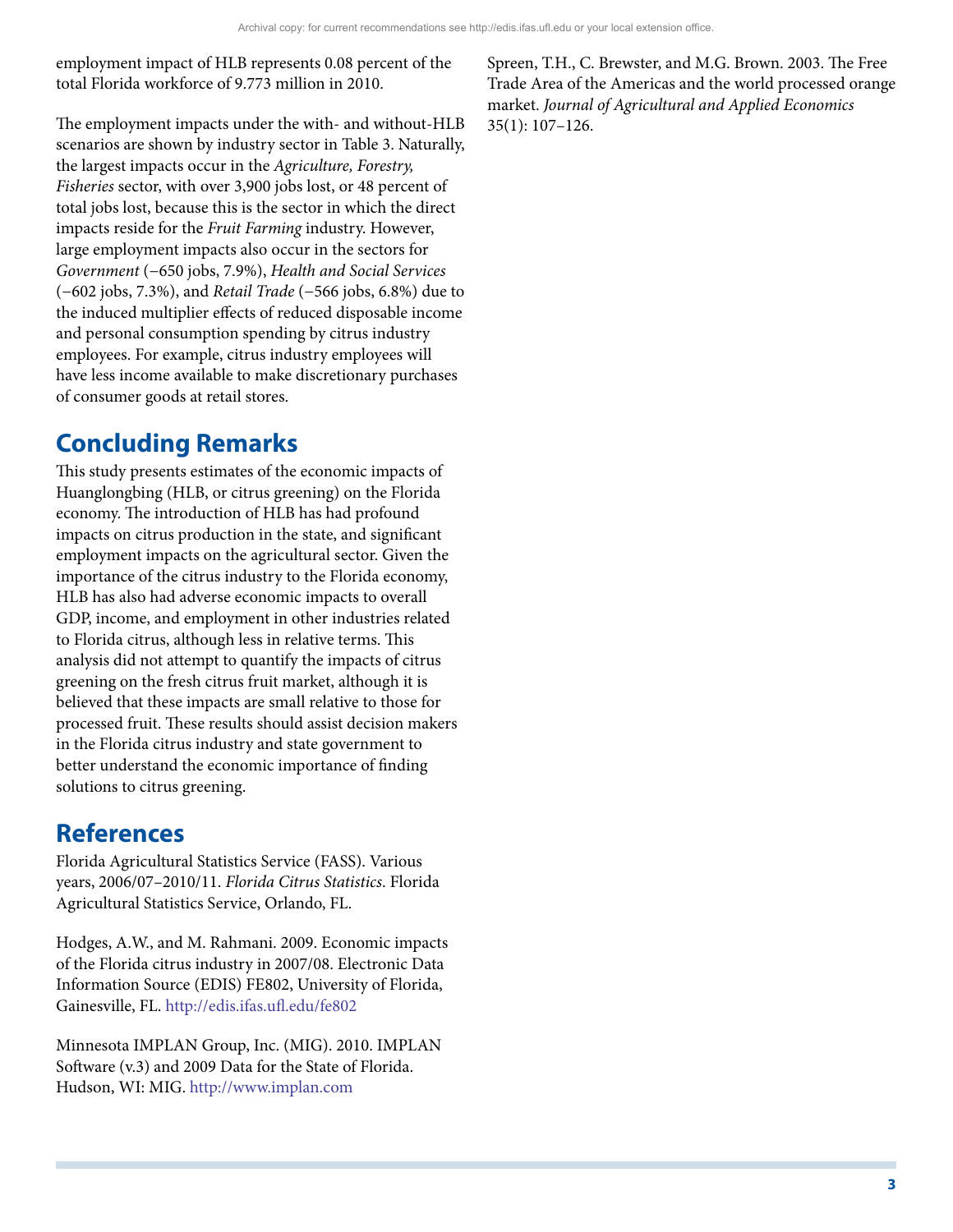Archival copy: for current recommendations see http://edis.ifas.ufl.edu or your local extension office.

|  |  | Table 1. Florida orange production, juice prices and grower revenues under with- and without-HLB scenarios, 2006/07-2010/11 |  |
|--|--|-----------------------------------------------------------------------------------------------------------------------------|--|
|  |  |                                                                                                                             |  |

| Season           | Production<br>(million boxes) |          | Average Juice Price<br>(dollars per SSE gallon) |          | <b>FOB Revenue</b><br>(million dollars) |          |                   |  |
|------------------|-------------------------------|----------|-------------------------------------------------|----------|-----------------------------------------|----------|-------------------|--|
|                  | Without-HLB                   | With-HLB | Without-HLB                                     | With-HLB | Without-HLB                             | With-HLB | <b>Difference</b> |  |
| 2006/07          | 196.0                         | 129.0    | 1.55                                            | 1.95     | 2.014                                   | 1,593    | 421               |  |
| 2007/08          | 194.0                         | 170.2    | 1.51                                            | 1.66     | 1.949                                   | 1,841    | 108               |  |
| 2008/09          | 191.0                         | 162.5    | 1.79                                            | 1.98     | 2.271                                   | 2,053    | 218               |  |
| 2009/10          | 187.0                         | 133.6    | 1.78                                            | 2.15     | 2.215                                   | 1,730    | 485               |  |
| 2010/11          | 183.0                         | 139.0    | 2.02                                            | 2.33     | 2,463                                   | 1,987    | 476               |  |
| Cumulative Total | 951.0                         | 734.3    |                                                 |          | 10,913                                  | 9.204    | 1,709             |  |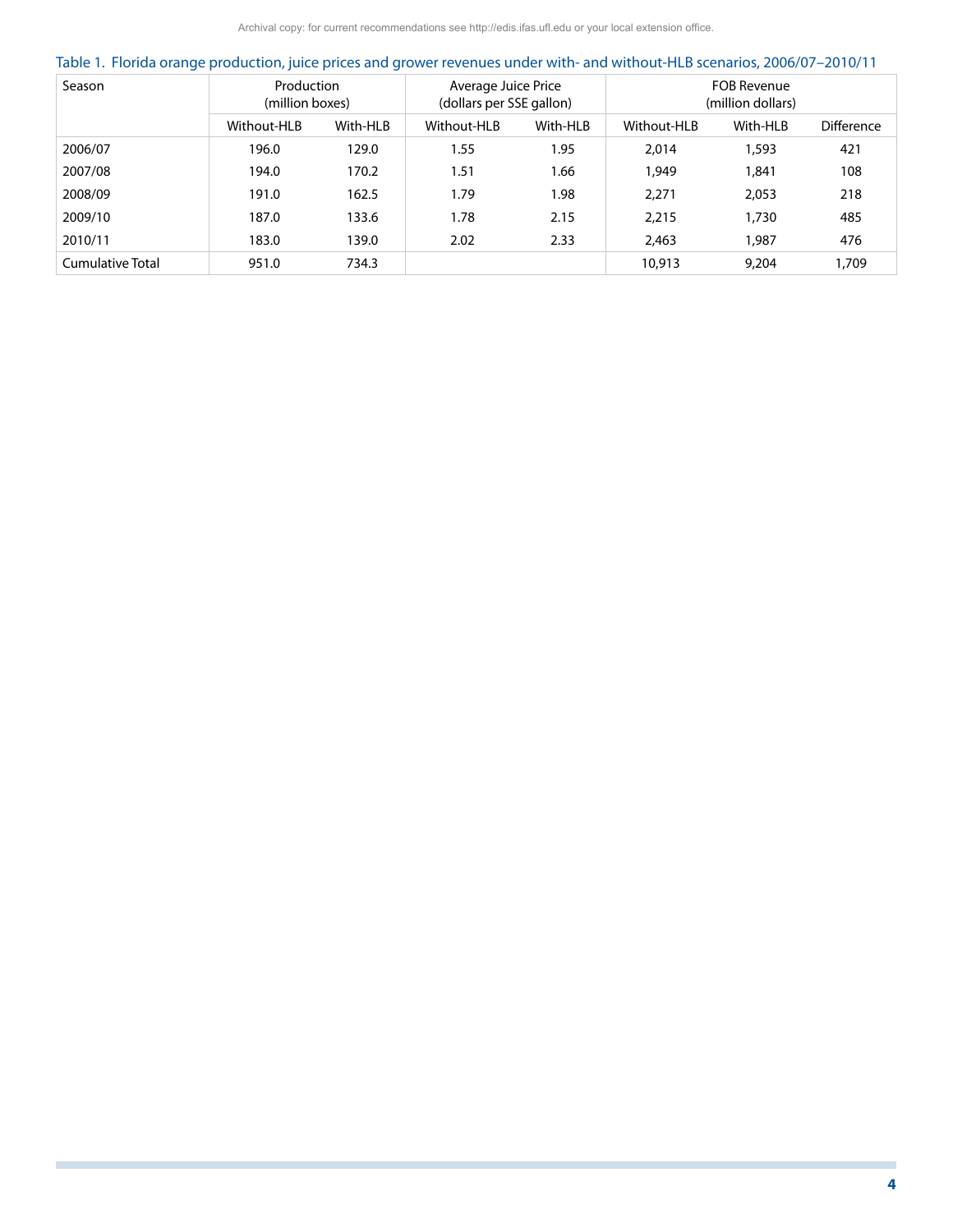|           | Table 2. Summary of economic impacts of orange production for juice processing in Florida, 2006/07-2010/11, under HLB |  |  |  |  |
|-----------|-----------------------------------------------------------------------------------------------------------------------|--|--|--|--|
| scenarios |                                                                                                                       |  |  |  |  |

| Employment<br>Impact Type<br>(average permanent<br>jobs) |                                                                                                | Employment<br>(job-years) | Labor Income<br>(million dollars)      | Value Added<br>(million dollars) | Output<br>(million dollars) |  |  |  |  |  |  |  |
|----------------------------------------------------------|------------------------------------------------------------------------------------------------|---------------------------|----------------------------------------|----------------------------------|-----------------------------|--|--|--|--|--|--|--|
| <b>Without-HLB</b>                                       |                                                                                                |                           |                                        |                                  |                             |  |  |  |  |  |  |  |
| Direct Effect                                            | 16,840                                                                                         | 84,201                    | \$3,572                                | \$5,717                          | \$10,514                    |  |  |  |  |  |  |  |
| <b>Indirect Effect</b>                                   | 10,843                                                                                         | 54,213                    | \$1,731                                | \$2,258                          | \$3,715                     |  |  |  |  |  |  |  |
| <b>Induced Effect</b>                                    | 24,711                                                                                         | 123,556                   | \$5,822                                | \$9,268                          | \$14,587                    |  |  |  |  |  |  |  |
| <b>Total Effect</b>                                      | 52,394                                                                                         | 261,970                   | \$11,125                               | \$17,243                         | \$28,816                    |  |  |  |  |  |  |  |
|                                                          | <b>With-HLB</b>                                                                                |                           |                                        |                                  |                             |  |  |  |  |  |  |  |
| Direct Effect                                            | 14,186                                                                                         | 70,932                    | \$3,009                                | \$4,816                          | \$8,857                     |  |  |  |  |  |  |  |
| Indirect Effect                                          | 9,134                                                                                          | 45,669                    | \$1,458                                | \$1,902                          | \$3,130                     |  |  |  |  |  |  |  |
| Induced Effect                                           | 20,817                                                                                         | 104,085                   | \$4,905                                | \$7,808                          | \$12,288                    |  |  |  |  |  |  |  |
| <b>Total Effect</b>                                      | 44,137                                                                                         | 220,686                   | \$9,372                                | \$14,526                         | \$24,275                    |  |  |  |  |  |  |  |
|                                                          |                                                                                                |                           | Difference: With-HLB minus Without-HLB |                                  |                             |  |  |  |  |  |  |  |
| Direct Effect                                            | $-2,654$                                                                                       | $-13,269$                 | $-5563$                                | $-$ \$901                        | $-$ \$1,657                 |  |  |  |  |  |  |  |
| Indirect Effect                                          | $-1,709$                                                                                       | $-8,543$                  | $-5273$                                | $-$ \$356                        | $-$ \$585                   |  |  |  |  |  |  |  |
| Induced Effect                                           | $-3,894$                                                                                       | $-19,471$                 | $-5918$                                | $-51,461$                        | $-52,299$                   |  |  |  |  |  |  |  |
| <b>Total Effect</b>                                      | $-8,257$                                                                                       | $-41,284$                 | $-51,753$                              | $-$ \$2,717                      | $-54,541$                   |  |  |  |  |  |  |  |
|                                                          | * Values expressed in 2011 dollars. Employment impacts represent full-time and part-time jobs. |                           |                                        |                                  |                             |  |  |  |  |  |  |  |